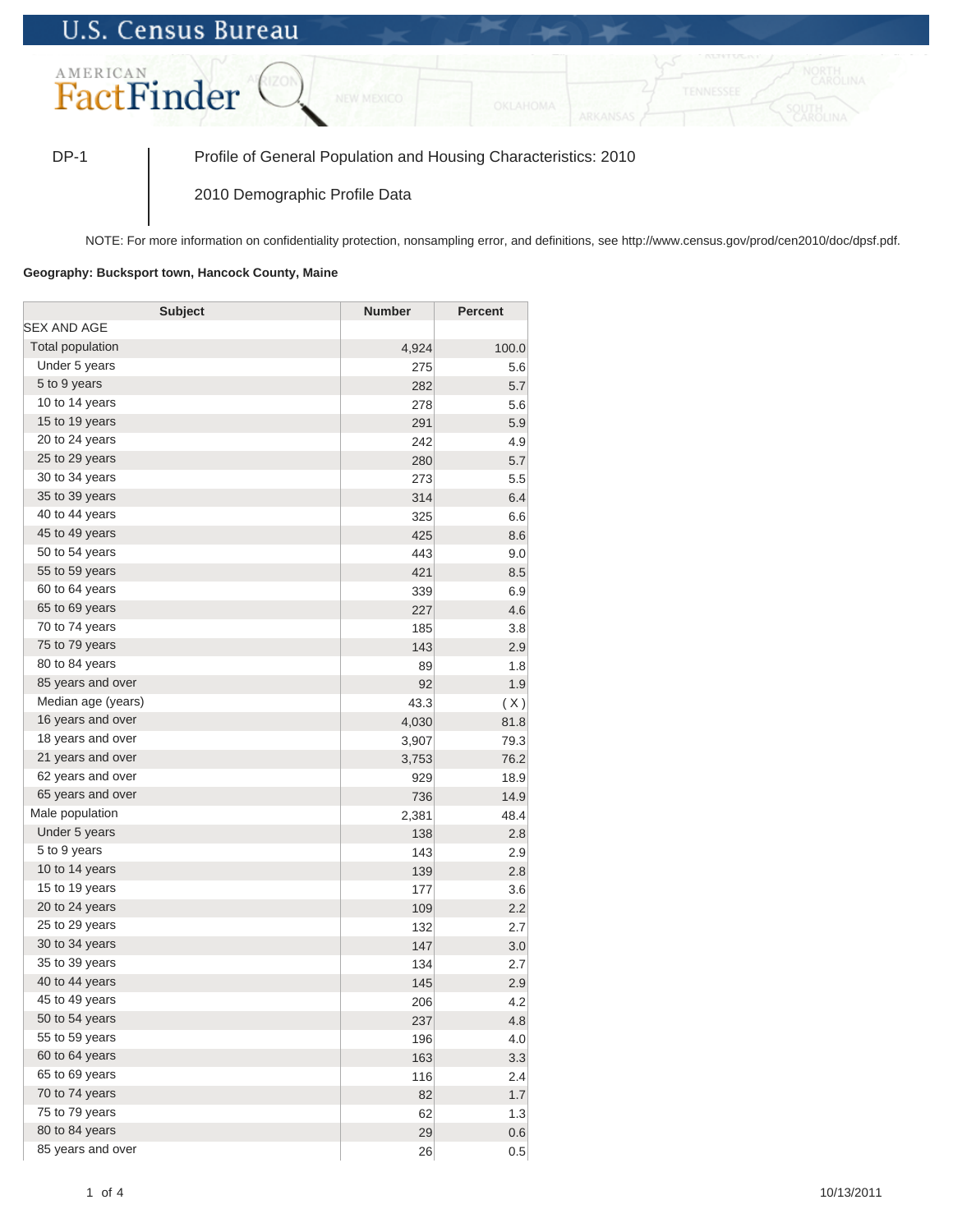| <b>Subject</b>                                      | <b>Number</b>  | <b>Percent</b> |
|-----------------------------------------------------|----------------|----------------|
| Median age (years)                                  | 42.3           | (X)            |
| 16 years and over                                   | 1,930          | 39.2           |
| 18 years and over                                   | 1,852          | 37.6           |
| 21 years and over                                   | 1,757          | 35.7           |
| 62 years and over                                   | 407            | 8.3            |
| 65 years and over                                   | 315            | 6.4            |
| Female population                                   | 2,543          | 51.6           |
| Under 5 years                                       | 137            | 2.8            |
| 5 to 9 years                                        | 139            | 2.8            |
| 10 to 14 years                                      | 139            | 2.8            |
| 15 to 19 years                                      | 114            | 2.3            |
| 20 to 24 years                                      | 133            | 2.7            |
| 25 to 29 years                                      | 148            | 3.0            |
| 30 to 34 years                                      | 126            | 2.6            |
| 35 to 39 years                                      | 180            | 3.7            |
| 40 to 44 years                                      | 180            | 3.7            |
| 45 to 49 years                                      | 219            | 4.4            |
| 50 to 54 years                                      | 206            | 4.2            |
| 55 to 59 years                                      | 225            | 4.6            |
| 60 to 64 years                                      | 176            | 3.6            |
| 65 to 69 years                                      | 111            | 2.3            |
| 70 to 74 years                                      |                |                |
| 75 to 79 years                                      | 103            | 2.1            |
| 80 to 84 years                                      | 81             | 1.6            |
|                                                     | 60             | 1.2            |
| 85 years and over                                   | 66             | 1.3            |
| Median age (years)                                  | 44.3           | (X)            |
| 16 years and over                                   | 2,100          | 42.6           |
| 18 years and over                                   | 2,055          | 41.7           |
| 21 years and over                                   | 1,996          | 40.5           |
| 62 years and over                                   | 522            | 10.6           |
| 65 years and over                                   | 421            | 8.5            |
| <b>RACE</b>                                         |                |                |
| <b>Total population</b>                             | 4,924          | 100.0          |
| One Race                                            | 4,859          | 98.7           |
| White                                               | 4,786          | 97.2           |
| <b>Black or African American</b>                    | 26             | 0.5            |
| American Indian and Alaska Native                   | 17             | 0.3            |
| Asian                                               | 13             | 0.3            |
| Asian Indian                                        | 0              | 0.0            |
| Chinese                                             | 6              | 0.1            |
| Filipino                                            | 4              | 0.1            |
| Japanese                                            | 0              | 0.0            |
| Korean                                              | 0              | 0.0            |
| Vietnamese                                          | 0              | 0.0            |
| Other Asian [1]                                     | 3              | 0.1            |
| Native Hawaiian and Other Pacific Islander          | 1              | 0.0            |
| Native Hawaiian                                     | $\overline{0}$ | 0.0            |
| Guamanian or Chamorro                               | 0              | 0.0            |
| Samoan                                              | 0              | 0.0            |
| Other Pacific Islander [2]                          | 1              | 0.0            |
| Some Other Race                                     | 16             | 0.3            |
| Two or More Races                                   | 65             | 1.3            |
| White; American Indian and Alaska Native [3]        | 31             | 0.6            |
| White; Asian [3]                                    | 3              | 0.1            |
| White; Black or African American [3]                | 13             | 0.3            |
| White; Some Other Race [3]                          | 9              | 0.2            |
| Race alone or in combination with one or more other |                |                |
| races: [4]                                          |                |                |
| White                                               | 4,850          | 98.5           |
| <b>Black or African American</b>                    | 44             | 0.9            |
| American Indian and Alaska Native                   | 54             | 1.1            |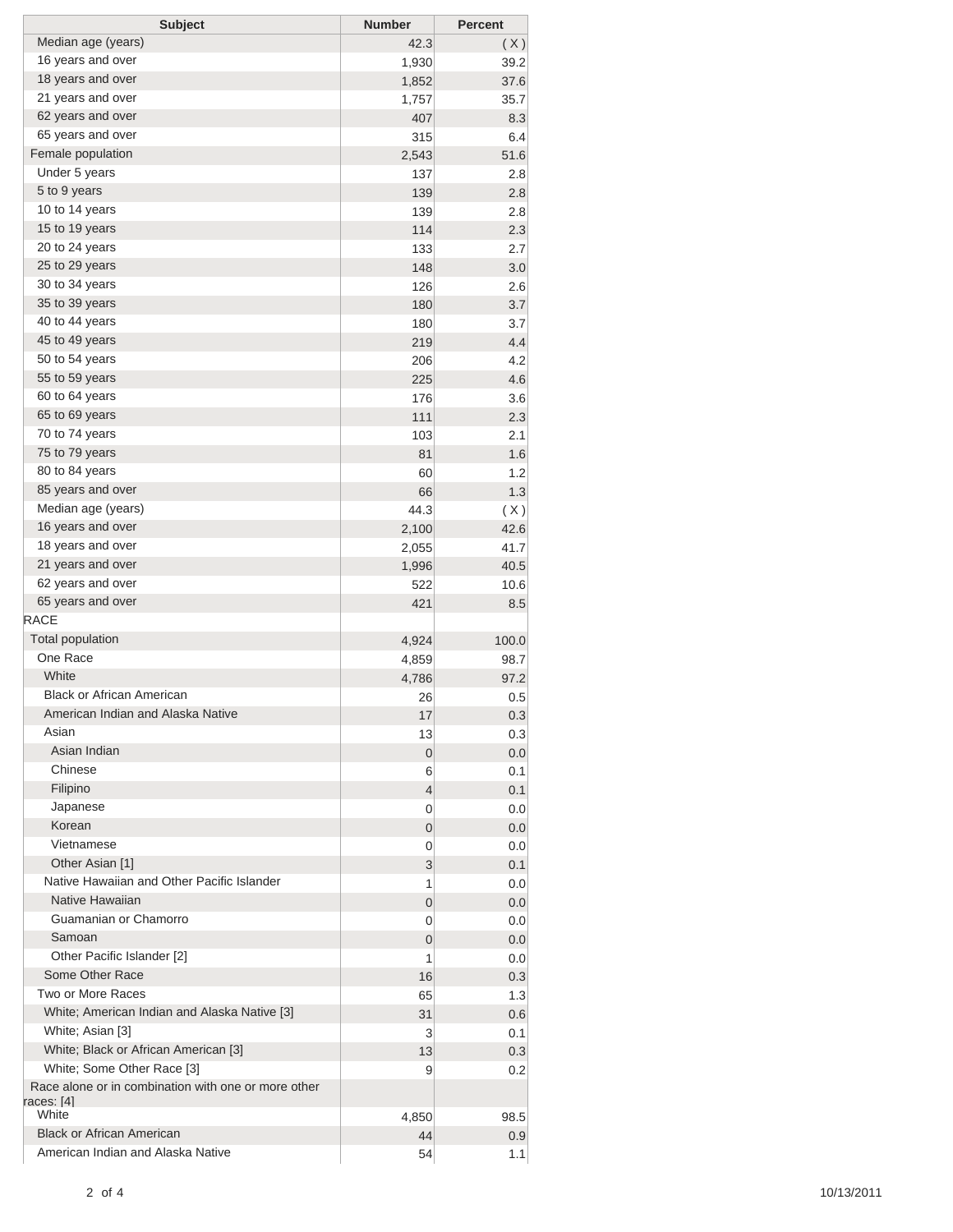| <b>Subject</b>                                                            | <b>Number</b>  | <b>Percent</b> |
|---------------------------------------------------------------------------|----------------|----------------|
| Asian                                                                     | 17             | 0.3            |
| Native Hawaiian and Other Pacific Islander                                | 4              | 0.1            |
| Some Other Race                                                           | 26             | 0.5            |
| <b>HISPANIC OR LATINO</b>                                                 |                |                |
| <b>Total population</b>                                                   | 4,924          | 100.0          |
| Hispanic or Latino (of any race)                                          | 64             | 1.3            |
| Mexican                                                                   | 18             | 0.4            |
| Puerto Rican                                                              | 20             | 0.4            |
| Cuban                                                                     | 2              | 0.0            |
| Other Hispanic or Latino [5]                                              | 24             | 0.5            |
| Not Hispanic or Latino                                                    | 4,860          | 98.7           |
| HISPANIC OR LATINO AND RACE                                               |                |                |
| <b>Total population</b>                                                   | 4,924          | 100.0          |
| Hispanic or Latino                                                        | 64             | 1.3            |
| White alone<br>Black or African American alone                            | 46             | 0.9            |
| American Indian and Alaska Native alone                                   | 0              | 0.0            |
| Asian alone                                                               | 0              | 0.0            |
|                                                                           | 0              | 0.0            |
| Native Hawaiian and Other Pacific Islander alone<br>Some Other Race alone | $\overline{0}$ | 0.0            |
| Two or More Races                                                         | 8              | 0.2            |
|                                                                           | 10             | 0.2            |
| Not Hispanic or Latino<br>White alone                                     | 4,860          | 98.7           |
| Black or African American alone                                           | 4,740          | 96.3           |
| American Indian and Alaska Native alone                                   | 26             | 0.5            |
| Asian alone                                                               | 17             | 0.3            |
| Native Hawaiian and Other Pacific Islander alone                          | 13             | 0.3            |
| Some Other Race alone                                                     | 1              | 0.0            |
| Two or More Races                                                         | 8              | 0.2            |
| <b>RELATIONSHIP</b>                                                       | 55             | 1.1            |
| Total population                                                          |                |                |
| In households                                                             | 4,924          | 100.0<br>99.7  |
| Householder                                                               | 4,911          | 43.4           |
| Spouse [6]                                                                | 2,135<br>1,061 | 21.5           |
| Child                                                                     | 1,224          | 24.9           |
| Own child under 18 years                                                  | 899            | 18.3           |
| Other relatives                                                           | 206            | 4.2            |
| Under 18 years                                                            | 89             | 1.8            |
| 65 years and over                                                         | 33             | 0.7            |
| <b>Nonrelatives</b>                                                       | 285            | 5.8            |
| Under 18 years                                                            | 26             | 0.5            |
| 65 years and over                                                         | 15             | 0.3            |
| Unmarried partner                                                         | 182            | 3.7            |
| In group quarters                                                         | 13             | 0.3            |
| Institutionalized population                                              | $\overline{0}$ | 0.0            |
| Male                                                                      | 0              | 0.0            |
| Female                                                                    | 0              | 0.0            |
| Noninstitutionalized population                                           | 13             | 0.3            |
| Male                                                                      | 7              | 0.1            |
| Female                                                                    | 6              | 0.1            |
| <b>HOUSEHOLDS BY TYPE</b>                                                 |                |                |
| Total households                                                          | 2,135          | 100.0          |
| Family households (families) [7]                                          | 1,363          | 63.8           |
| With own children under 18 years                                          | 517            | 24.2           |
| Husband-wife family                                                       | 1,061          | 49.7           |
| With own children under 18 years                                          | 336            | 15.7           |
| Male householder, no wife present                                         | 83             | 3.9            |
| With own children under 18 years                                          | 47             | 2.2            |
|                                                                           |                |                |
| Female householder, no husband present                                    | 219            | 10.3           |